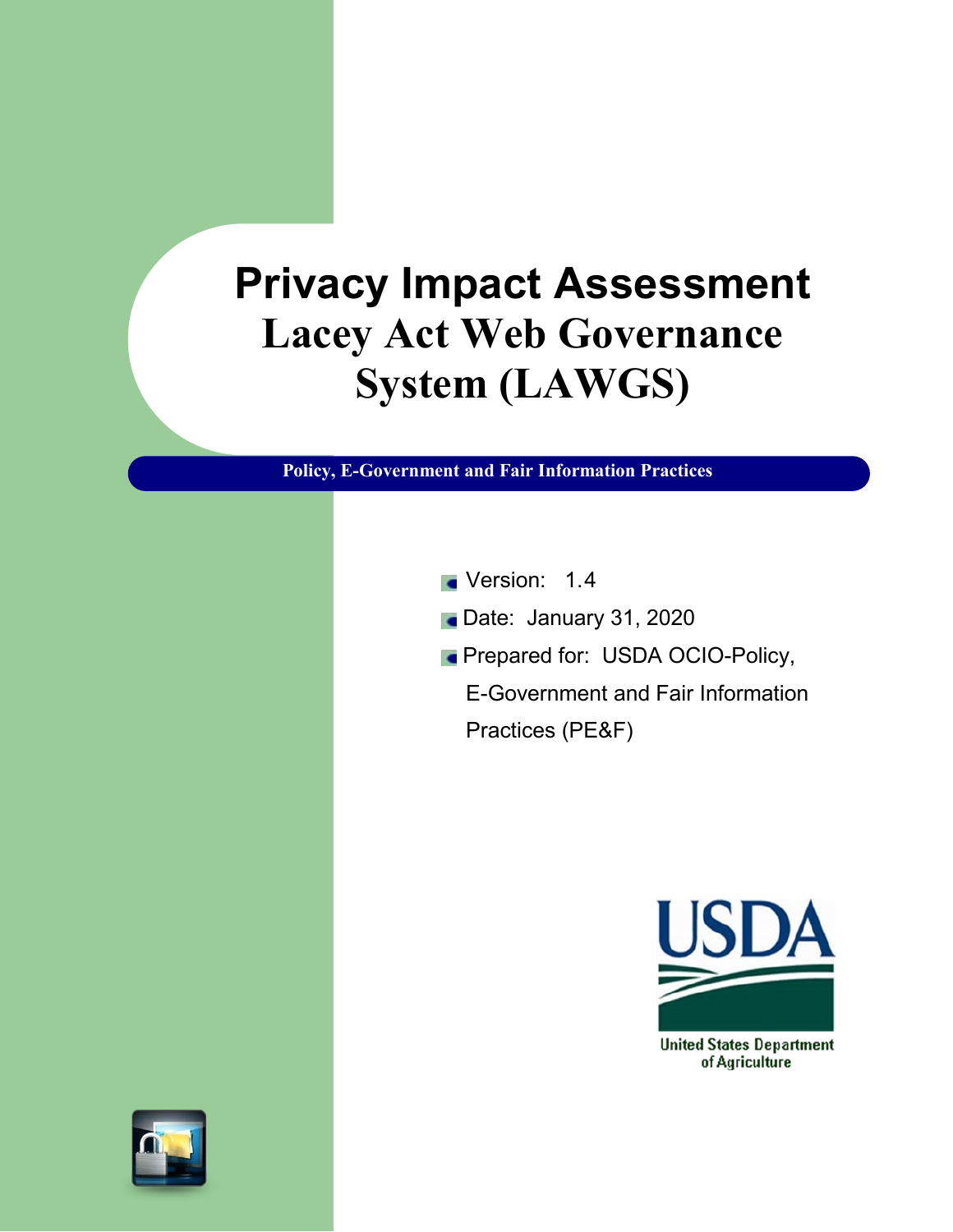

## **Privacy Impact Assessment for the**

## **Lacey Act Web Governance System (LAWGS)**

**January 31, 2020**

**Contact Point Isaac White APHIS, MRP IT, PMO (301) 851-2021** 

**Reviewing Official Tonya Woods APHIS Privacy Act Officer (301) 851-4076** 

## Abstract

The Lacey Act Web Governance System (LAWGS) is a public web application that supports the Lacey Act Declaration Information Systems (LADIS). It enables U.S. importers to declare the plant and plant product materials being imported. The declaration is required by the Lacey Act Amendment (16 U.S.C. 3372). The Privacy Impact Assessment (PIA) is being conducted to document the data collection, use, retention, sharing, access, and customer protection safeguards.

## **Overview**

LAWGS's mission is to facilitate the creation, submission and review of the Plant and Plant Product Declaration (PPQ Form 505/505b). The form is required by the Lacey Act Amendment (16 U.S.C.3372) for all plant and plant products (including wood), with exceptions, being imported into the US. The importers would need to obtain a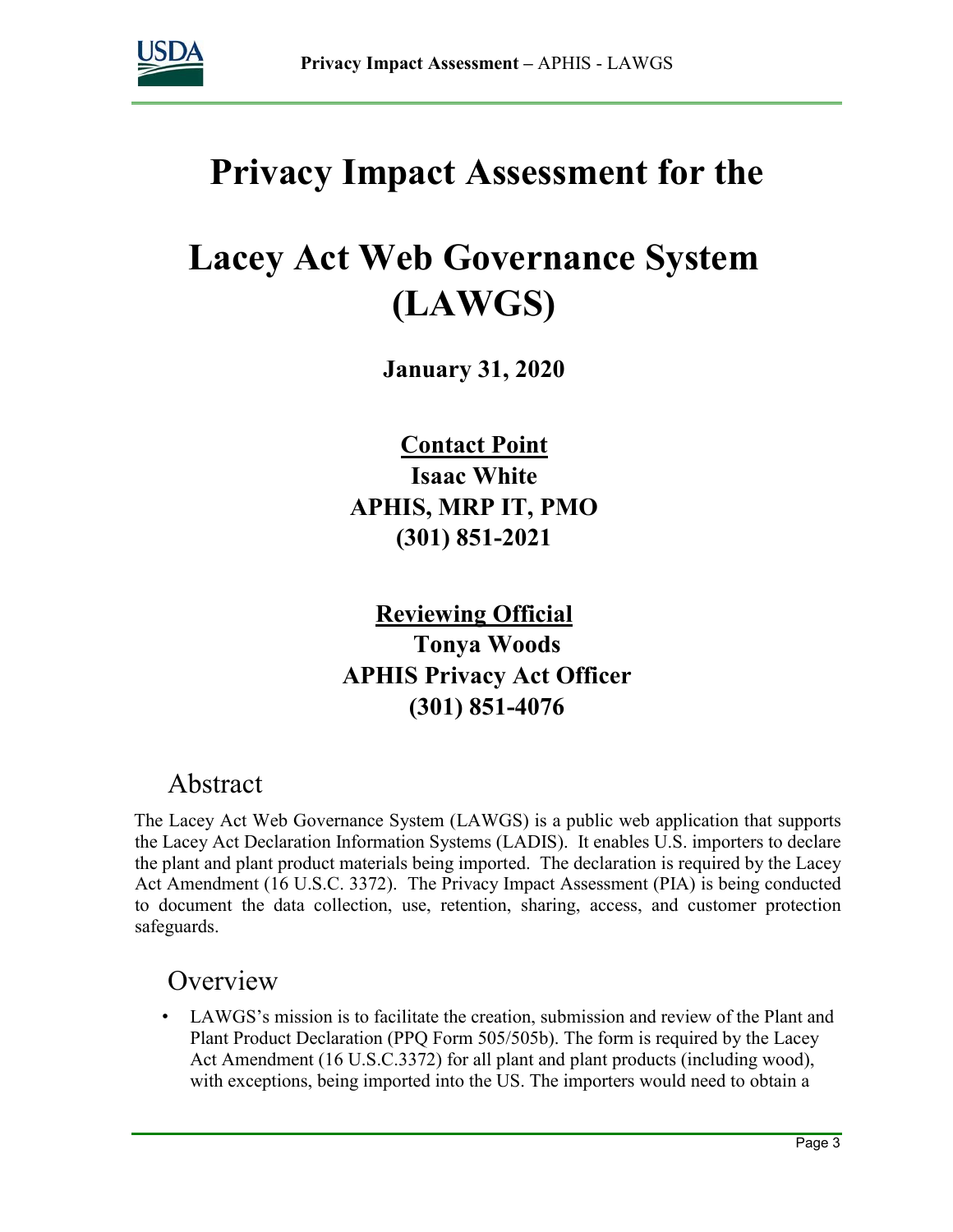USDA eAuthentication Level 1 account in order to access LAWGS. The system enables the users (importers or designated agents) to create their own organizations with designated Organization Administrator (Org. Admin). The Org. Admins have full autonomy in adding, removing members, and maintaining organization information. The user organization ensures confidentiality and enables sharing of artifacts and templates within the organization.

- The information collected by LAWGS includes the data that describes the shipment and compliance with Lacey Act requirements. The shipment information includes Estimated Date of Arrival, Entry Number, Container Number, Bill of Lading, Manufacturing Identification Code, Importer Name, Importer Address, Consignee Name, Consignee Address, and Description of Merchandise. The Compliance data includes Harmonized Tariff Code (HTSUS Number), Value, Article/Component of Article, Plant Scientific Name (Genus & Species), Country of Harvest, Quantity of Plant Material, Unit of Measure, and Percent Recycled. The exporter only has visibility into their own organization's information.
- LAWGS enables the PPQ Lacey Act Program (LAP) officials to review the submitted declaration for accuracy and completeness.
- LAWGS allows importers or brokers to enter PPQ Form 505 information directly into the APHIS Lacey Act database.

## Section 1.0 Characterization of the Information

The following questions are intended to define the scope of the information requested and/or collected as well as reasons for its collection as part of the program, system, rule, or technology being developed.

#### **1.1 What information is collected, used, disseminated, or maintained in the system?**

Information collected, used, disseminated and maintained in LAWGS includes shipment information and Lacey Act-required compliance data.

The shipment information includes Estimated Date of Arrival, Entry Number, Container Number, Bill of Lading, Manufacturing Identification Code, Importer Name, Importer Address, Importer Email Address, Consignee Name, Consignee Address, and Description of Merchandise.

The compliance data includes Harmonized Tariff Code (HTSUS Number), Value, Article/Component of Article, Plant Scientific Name (Genus & Species), Country of Harvest, Quantity of Plant Material, Unit of Measure, and Percent Recycled.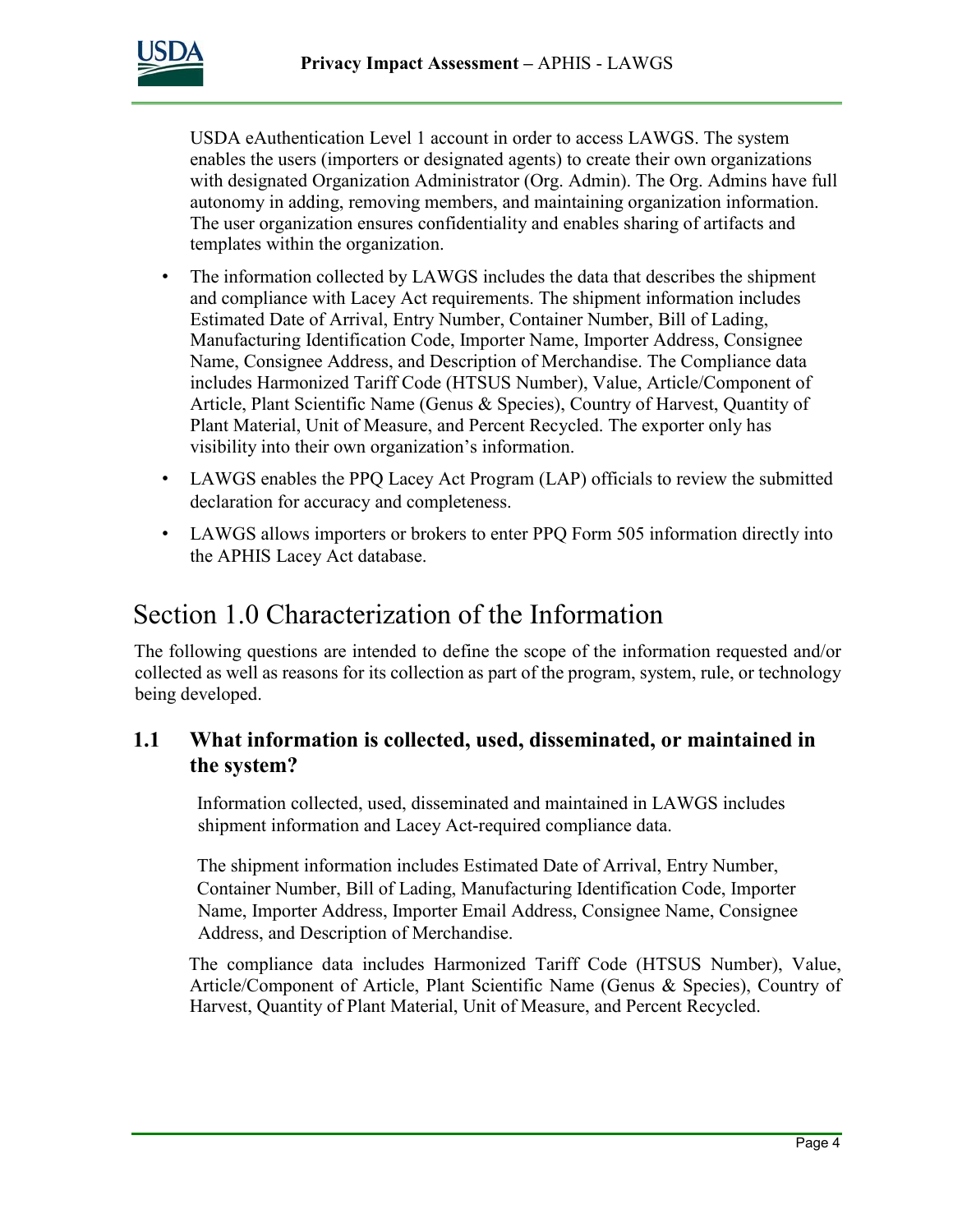

#### **1.2 What are the sources of the information in the system?**

The information source is provided by the importers. LAWGS uses the PCIT Commodity and Country tables to facilitate data entry and avoid redundancy for plant names and country of harvest names.

#### **1.3 Why is the information being collected, used, disseminated, or maintained?**

The information being collected, used, disseminated or maintained is required by the 2008 Lacey Act Amendments (16 U.S.C. 3372).

#### **1.4 How is the information collected?**

Importers enter the information in the system via the internet (web access). For Commodity and Country data, the LAWGS and PCIT databases are connected via database links.

#### **1.5 How will the information be checked for accuracy?**

Reference tables are being used. Edit checks are available on data fields when possible. Automated edit checks at the field level and a final check on the declaration being submitted is done when the user signifies the data entry is complete. Checks for accuracy and completeness are performed by the LAP officials to ensure compliance with the Lacey Act.

#### **1.6 What specific legal authorities, arrangements, and/or agreements defined the collection of information?**

The Paperwork Reduction Act; and the Lacey Act as amended in 2008.

#### **1.7 Privacy Impact Analysis: Given the amount and type of data collected, discuss the privacy risks identified and how they were mitigated.**

LAWGS collects the names and addresses of importers and consignees. Generally these are business entities; however, there are also individuals who act on their own behalf as either importer or consignee. The information collected in these cases is PII and is protected accordingly.

Only designated APHIS employees can access this information. Additionally, USDA eAuthentication is required for all users' access to the system; as such, the application limits access to an individual's account information only and prevents access to unauthorized information.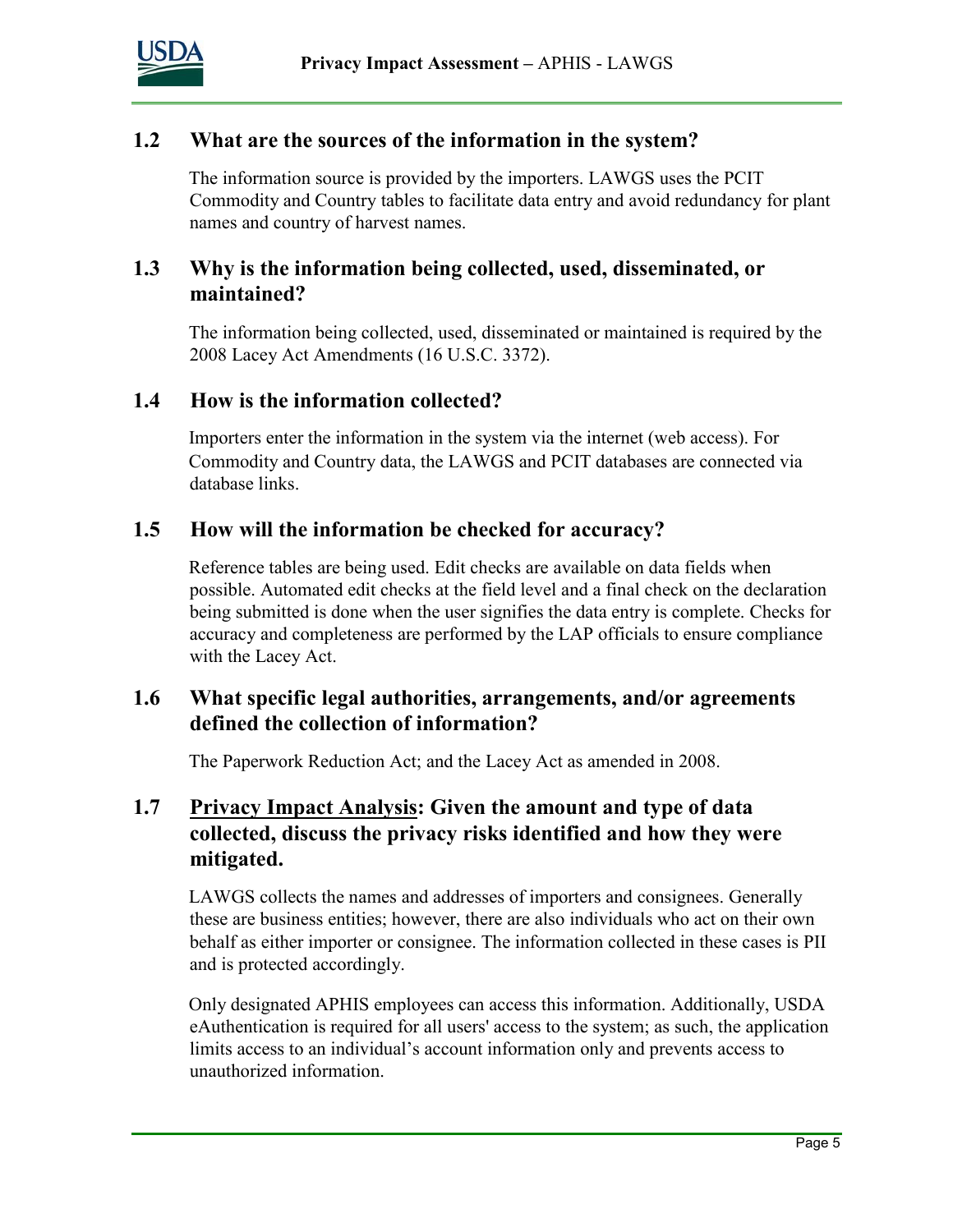

## Section 2.0 Uses of the Information

The following questions are intended to delineate clearly the use of information and the accuracy of the data being used.

#### **2.1 Describe all the uses of information.**

The data is collected, stored and reviewed by PPQ LAP in order to ensure compliance with the Lacey Act Amendments of 2008. The data may also be used to track national import activities and help in predicting market trends for the future. The data also are shared with other government agencies to assist in the enforcement of the Act.

#### **2.2 What types of tools are used to analyze data and what type of data may be produced?**

COGNOS, a Business Intelligence tool, is used to analyze the data and produce reports that evaluate quality control and effectiveness of the program. LAWGS also has builtin review and reporting capability to aide in the analysis of the data for compliance and to support other agencies' enforcement efforts.

#### **2.3 If the system uses commercial or publicly available data please explain why and how it is used.**

N/A

#### **2.4 Privacy Impact Analysis: Describe any types of controls that may be in place to ensure that information is handled in accordance with the above described uses.**

To gain access to the system all users are required to have a USDA e-Authentication account. This a 2 step process where the user name identifies the user and the password authenticates that the user is in fact who he claims to be. On the government side, PPQ LAP officials who have level 2 e-Authentication can review, print, and analyze the data to meet business needs. Additionally, the session timeout for LAWGS is 30 minutes. After 30 minutes of no activity the user will receive the session time out message with a link to re-login.

## **Section 3.0 Retention**

#### **3.1 How long is information retained?**

Information is destroyed when 5 years old, but longer retention is authorized if required for business use.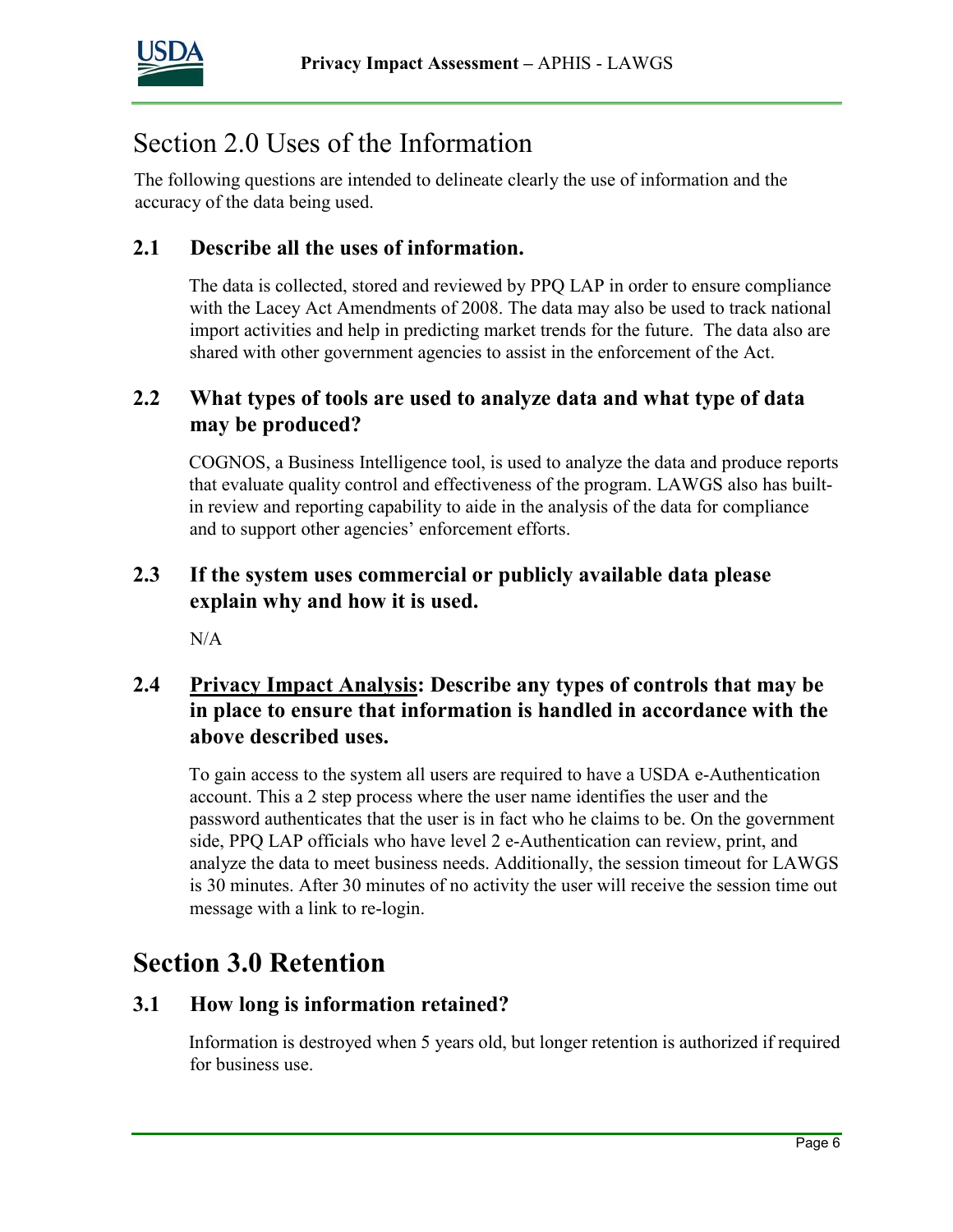

#### **3.2 Has the retention period been approved by the component records officer and the National Archives and Records Administration (NARA)?**

NARA provided approval and published the retention schedule on June 12, 2019.

#### **3.3 Privacy Impact Analysis: Please discuss the risks associated with the length of time data is retained and how those risks are mitigated.**

The retention time of 5 years is in line with retention of other government records which may be used to support civil or criminal prosecutions (i.e., based on the Statute of Limitations.) with an additional retention permitted for purposes of trend analyses and review of trade practices prior to the designated prosecutorial timeframe. The risk of unapproved release of LAWGS data outside of the PPQ LAP would be mitigated through the creation of, and adherence to, a Lacey Act Declaration data-sharing policy. All requests for access to LAWGS data, both internally and externally, would be approved by the LAWGS Administrator/Manager to ensure compliance with the policy prior to the release. APHIS' current systems security measures would mitigate the risk of unapproved access to LAWGS.

## **Section 4.0 Internal Sharing and Disclosure**

The following questions are intended to define the scope of sharing within the United States Department of Agriculture.

#### **4.1 With which internal organization(s) is the information shared, what information is shared and for what purpose?**

Information is shared within PPQ LAP to gauge the effectiveness of the program and for policy planning. These reports are high-level summary data to aid in benchmarking, decision-making, and trend analysis. PII is stripped from reports that are not generated for compliance purposes. This information will also be shared with other PPQ programs and APHIS' Investigative and Enforcement Services (IES) for investigating compliance with the Lacey Act declaration requirements, The Convention on International Trade in Endangered Species of Fauna and Flora (CITES), and phytosanitary requirements for importation. The release of LAWGS data within APHIS for compliance or enforcement purposes will require inclusion of PII data fields.

#### **4.2 How is the information transmitted or disclosed?**

Information is transmitted by the generation of Excel spreadsheets using the COGNOS business intelligence tool.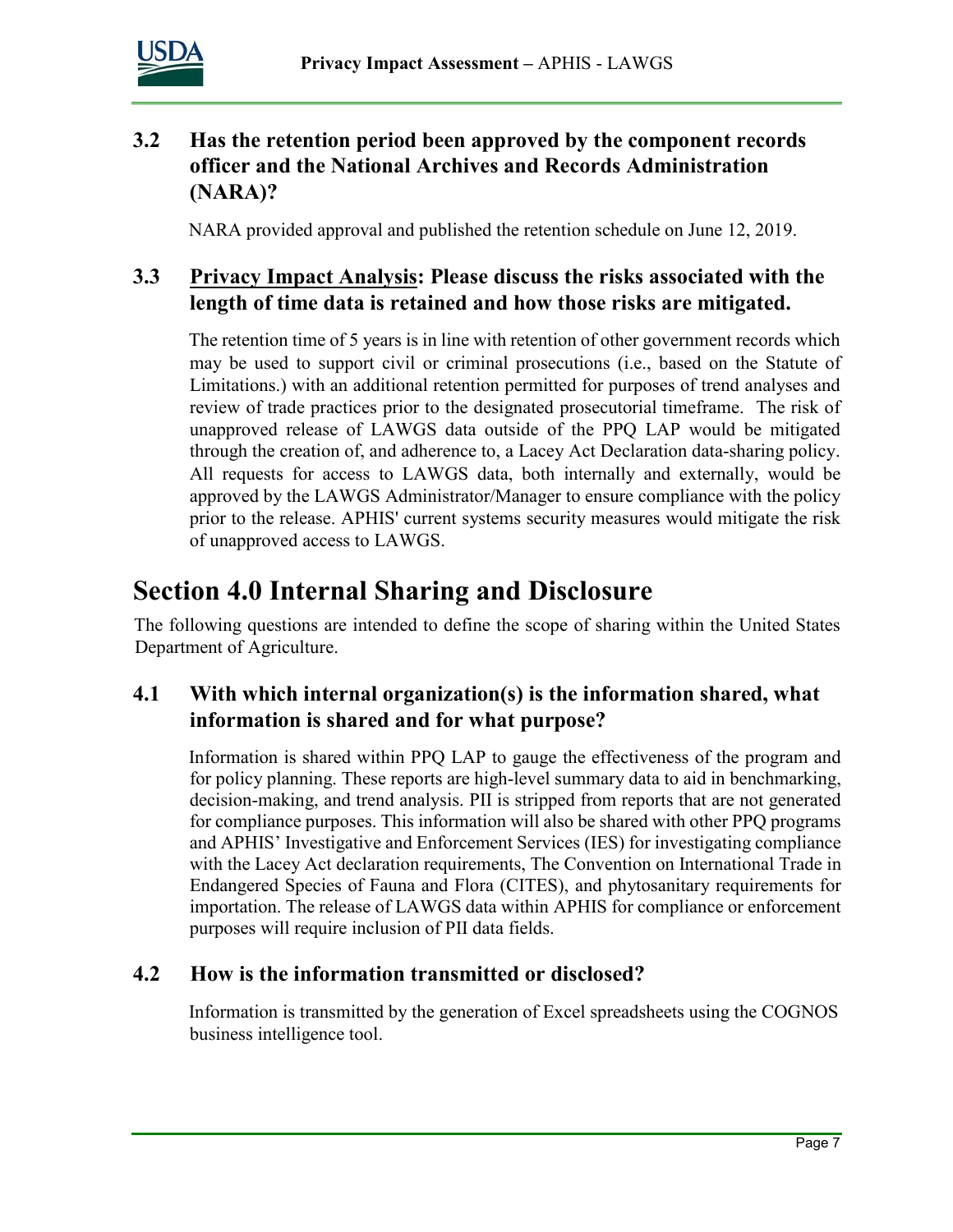

#### **4.3 Privacy Impact Analysis: Considering the extent of internal information sharing, discuss the privacy risks associated with the sharing and how they were mitigated.**

Routine reports are stripped of PII information and there is no privacy risk associated with these reports. Printed reports generated for purposes other than compliance are controlled, retrieved and then shredded by LAP officials in APHIS- provided electronic paper shredders to mitigate privacy risks. Reports generated for compliance/enforcement purposes within APHIS will be limited to PPQ programs, including LAP, and IES officials. The reports will contain a warning as to the presence of PII and Trade Secrets and the requirement not to release the report or data contained within to any personnel except on a need-to-know basis and must be used for its intended government purpose.

## **Section 5.0 External Sharing and Disclosure**

#### **5.1 With which external organization(s) is the information shared, what information is shared, and for what purpose?**

Data may be shared with the USDA, Office of General Counsel and the USDA Office of the Inspector General (OIG) for enforcement of APHIS requirements under the LA Amendments, other Federal agencies authorized to enforce the LA (e.g., U.S. Department of Justice and U.S. Fish and Wildlife Service) and agencies authorized to enforce regulations pertaining to the importation of plants/wood and plant/wood/products (e.g., U.S. Department of Homeland Security, Homeland Security Investigations and Customs and Border Protection). Other requests may come from other federal agencies involved in facilitating international trade, such as the Office of the United State Trade Representative. For all external requests for LAWGS data, other than from USDA-OGC, the requesting agency must submit a written request to APHIS specifying the data they are seeking and the reason for the request. As with internal requests for these data, the LAWGS Administrator/Manager must ensure the request and response to the request comply with the Lacey Act Declaration data-sharing policy. (Requests from USDA-OGC may be less formal because such requests will support ongoing enforcement proceedings specifically requested by the LAP.). Note that LAWGS cannot be used to share information directly with any external agencies/organizations. APHIS, only, is able to extract the data and create reports. The reports are then shared directly with requesting agencies via email using passwordprotected Excel spreadsheets. Data may also be shared with USDA contractors and other associated parties to address breaches, audits, or security; Congressional offices in response to an inquiry; and the National Archives and Records Administration for records management activities.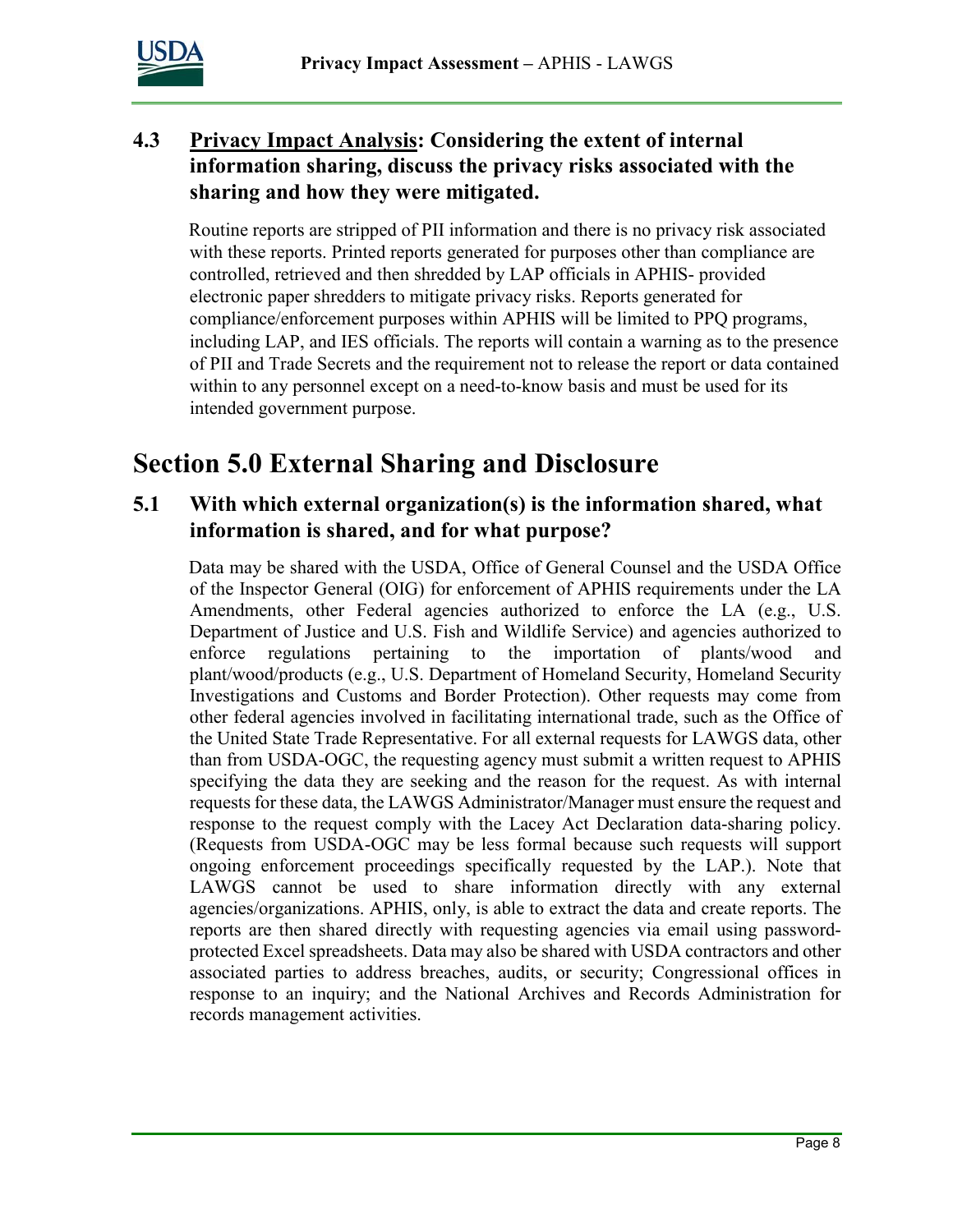

**5.2 Is the sharing of personally identifiable information outside the Department compatible with the original collection? If so, is it covered by an appropriate routine use in a SORN? If so, please describe. If not, please describe under what legal mechanism the program or system is allowed to share the personally identifiable information outside of USDA.** 

Data may be shared with other Federal law enforcement agencies upon a written request to APHIS for the purpose of enforcement of the Lacey Act Amendments and other regulatory authorities that govern the importation of wood and wood products such as CITES. LAWGS cannot be used to share information directly with any external agencies/organizations. APHIS, only, is able to extract the data and create reports. There is currently no automatic data sharing. Transmission of and safeguarding LAWGS data will be part of any future data-sharing MOU's with other agencies.

#### **5.3 How is the information shared outside the Department and what security measures safeguard its transmission?**

The LAWGS data are shared directly with the requesting agency via email using password-protected Excel spreadsheets. LAWGS cannot be used to share information directly with any external agencies/organizations. APHIS, only, is able to extract the data and create reports. Data may be shared with other enforcement agencies upon a written request to APHIS for the purpose of enforcement of the Lacey Act and other regulatory authorities that govern the importation of wood and wood products. There is currently no automatic data sharing. Transmission and data safe guards will be part of any future MOU's with other agencies. As with internal requests for this data, the LAWGS Administrator/Manager must ensure the request and response to the request comply with the Lacey Act Declaration data-sharing policy.

#### **5.4 Privacy Impact Analysis: Given the external sharing, explain the privacy risks identified and describe how they were mitigated.**

LAWGS cannot be used to share information directly with any external agencies/organizations. APHIS, only, is able to extract the data and create reports. As identified in Sections 3 and 4 above regarding mitigating the risk associated with the potential unapproved access to, or release of, LAWGS data, LAP will follow the guidelines identified in its Lacey Act Declaration data-sharing policy. LAP will also ensure that all reports shared with external agencies contain a warning on the report as to the presence of PII and Trade Secrets and the requirement not to release the report or data contained within to any personnel except on a need-to-know basis and must be used for its intended government purpose.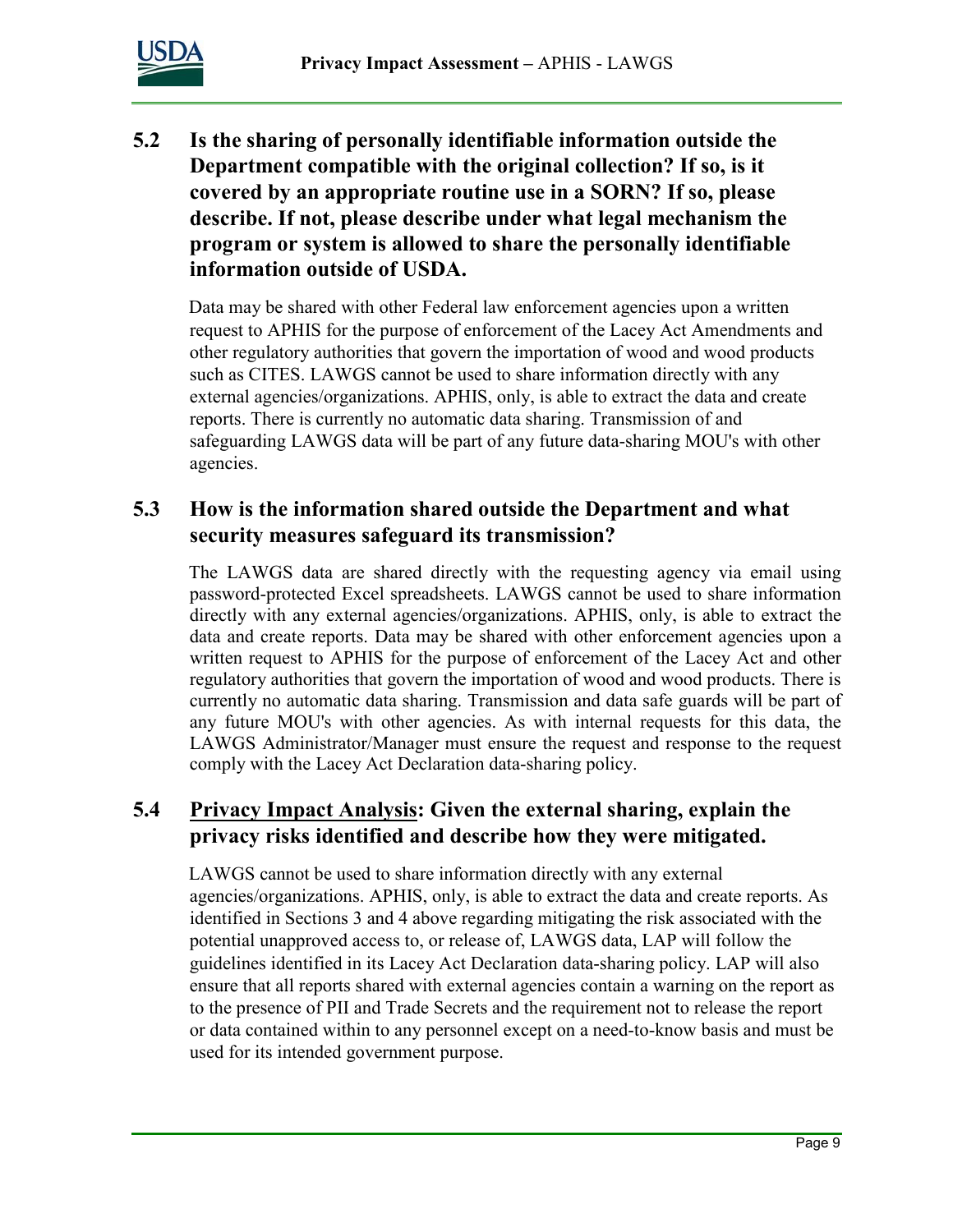

### **Section 6.0 Notice**

#### **6.1 Does this system require a SORN and if so, please provide SORN name and URL.**

 Yes, the SORN is named, APHIS Plant Protection and Quarantine's Lacey Act Declaration Information Systems (LADIS), USDA/APHIS-24, and can be located at [https://www.ocio.usda.gov/policy-directives-records-forms/records-management/system-](https://gcc02.safelinks.protection.outlook.com/?url=https%3A%2F%2Fwww.ocio.usda.gov%2Fpolicy-directives-records-forms%2Frecords-management%2Fsystem-records&data=02%7C01%7C%7Cca8c7804c8ea4eb6a35c08d7b53efaaf%7Ced5b36e701ee4ebc867ee03cfa0d4697%7C0%7C0%7C637177154402953026&sdata=KdJZHLz8kR7AE94I0EgJF48Vljpo1ePpkIeZDtI75ZA%3D&reserved=0)

[records](https://gcc02.safelinks.protection.outlook.com/?url=https%3A%2F%2Fwww.ocio.usda.gov%2Fpolicy-directives-records-forms%2Frecords-management%2Fsystem-records&data=02%7C01%7C%7Cca8c7804c8ea4eb6a35c08d7b53efaaf%7Ced5b36e701ee4ebc867ee03cfa0d4697%7C0%7C0%7C637177154402953026&sdata=KdJZHLz8kR7AE94I0EgJF48Vljpo1ePpkIeZDtI75ZA%3D&reserved=0)

.

#### **6.2 Was notice provided to the individual prior to collection of information?**

APHIS did not provide notice prior to the collection of information through LAWGS because information is submitted through LAWGS on a voluntary basis.

**6.3 Do individuals have the opportunity and/or right to decline to provide information?** 

No

#### **6.4 Do individuals have the right to consent to particular uses of the information? If so, how does the individual exercise the right?**

No

#### **6.5 Privacy Impact Analysis: Describe how notice is provided to individuals, and how the risks associated with individuals being unaware of the collection are mitigated.**

Organization data is provided by the users on voluntary basis. The data is to facilitate the autonomy of user's organization and maintain confidentiality. There is no privacy risks associated with users' organization data.

## **Section 7.0 Access, Redress and Correction**

**7.1 What are the procedures that allow individuals to gain access to their information?**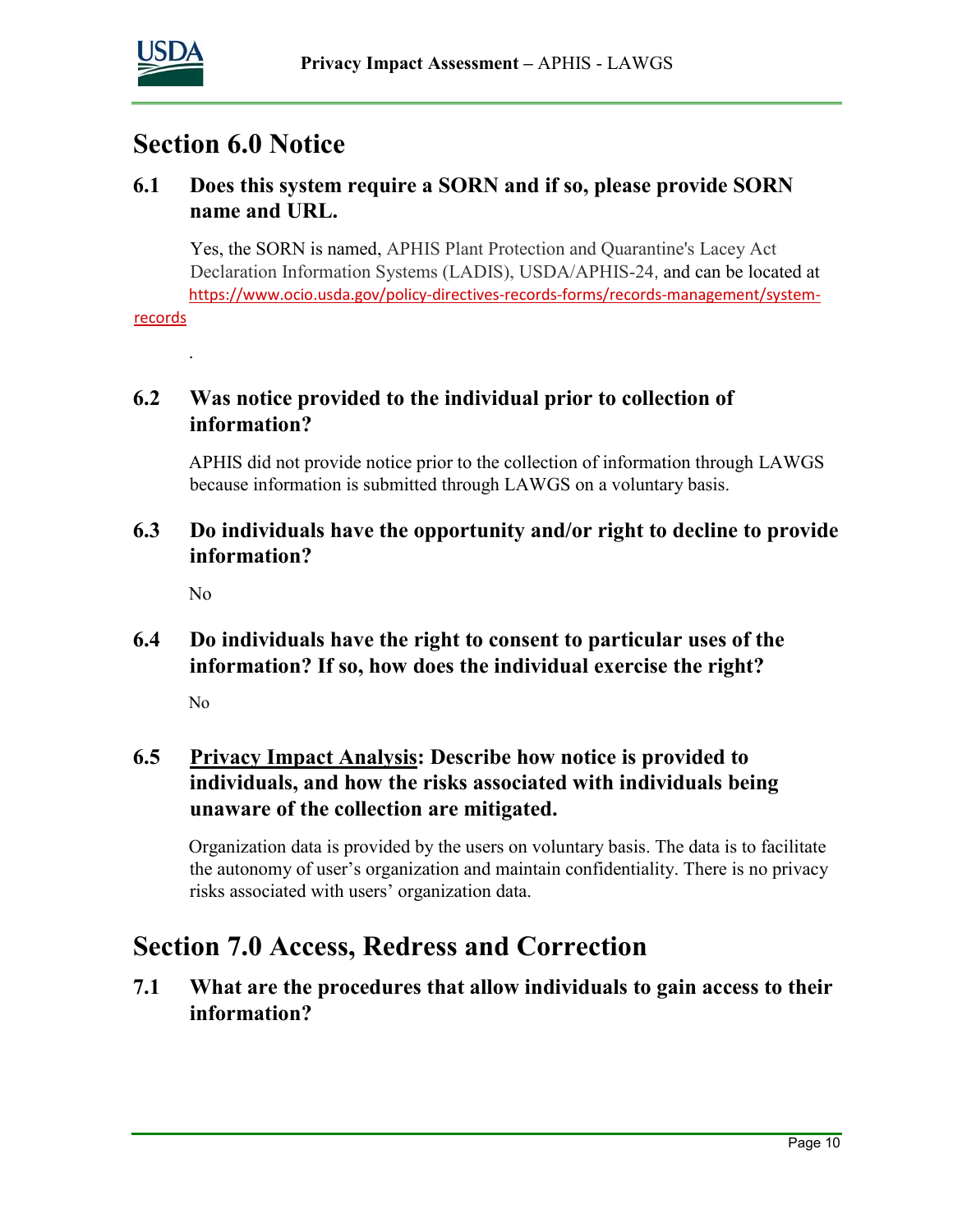

Users have access to their own organization's information through the rights that are set up for them. Developers have access to the data for helpdesk support. This includes administration of the LAWGS system.

#### **7.2 What are the procedures for correcting inaccurate or erroneous information?**

Declaration information is corrected real-time by the provider of the information. Organizational information can be corrected by the organization administrator within the LAWGS system. Erroneous data which the provider is unable to correct in LAWGS must be reported to LAP or the LAWGS helpdesk. LAP will investigate and if the correction is warranted, will work with the helpdesk to make the correction. Users also have the capability to submit written notes to LAP via the LAWGS system to inform LAP of errors needing correction. Certain data are changed by the DBA as authorized by PPQ LAP.

#### **7.3 How are individuals notified of the procedures for correcting their information?**

The LAWGS system provides for functionality that enables the users to view and correct their organizational data. Information about seeking assistance with LAWGS entries, such as the contact information for the LAWGS helpdesk, is provided in the LAWGS homepage.

#### **7.4 If no formal redress is provided, what alternatives are available to the individual?**

Formal redress is processed through the APHIS Legislative and Public Affairs FOIA office.

#### **7.5 Privacy Impact Analysis: Please discuss the privacy risks associated with the redress available to individuals and how those risks are mitigated.**

There are no privacy risks associated with Access, Redress and Correction.

## **Section 8.0 Technical Access and Security**

**8.1 What procedures are in place to determine which users may access the system and are they documented?**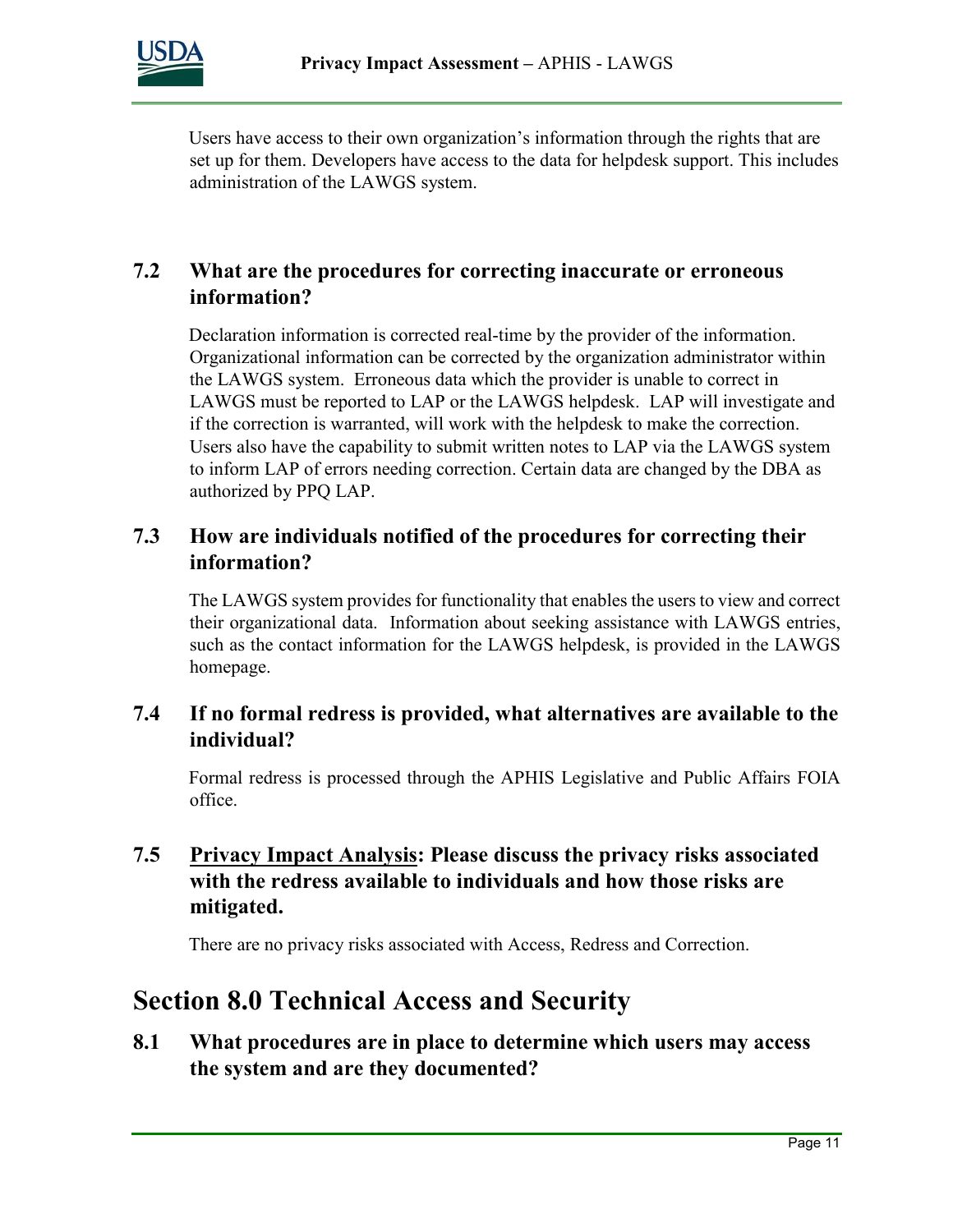

Users must access the system through documented e-Authentication procedures.

#### **8.2 Will Department contractors have access to the system?**

Yes

#### **8.3 Describe what privacy training is provided to users either generally or specifically relevant to the program or system?**

LAWGS is a public web based system. Training is the responsibility of user's organizations. The PPQ LAP staff schedules on-line webinar trainings to users.

All APHIS officials and contractors must take the annual security awareness training provided by USDA.

#### **8.4 Has Certification & Accreditation been completed for the system or systems supporting the program?**

Yes, the system received its ATO on 4/17/2018.

#### **8.5 What auditing measures and technical safeguards are in place to prevent misuse of data?**

Built in audit information on data changes are provided per LAWGS software. Oracle auditing is provided as agreed between PPQ and NITC. NITC controls the database auditing. LAWGS software limits access by users based on the users' designated role.

#### **8.6 Privacy Impact Analysis: Given the sensitivity and scope of the information collected, as well as any information sharing conducted on the system, what privacy risks were identified and how do the security controls mitigate them?**

There are no privacy risks associated with Technical Access and Security.

### **Section 9.0 Technology**

#### **9.1 What type of project is the program or system?**

LAWGS is a centralized web based application used to collect import declaration data required under the Lacey Act Amendment (16 U.S.C.3372) for all plant and plant products being imported into the United States. Importers (or their agents) log in to the secure web application to submit this data directly to APHIS.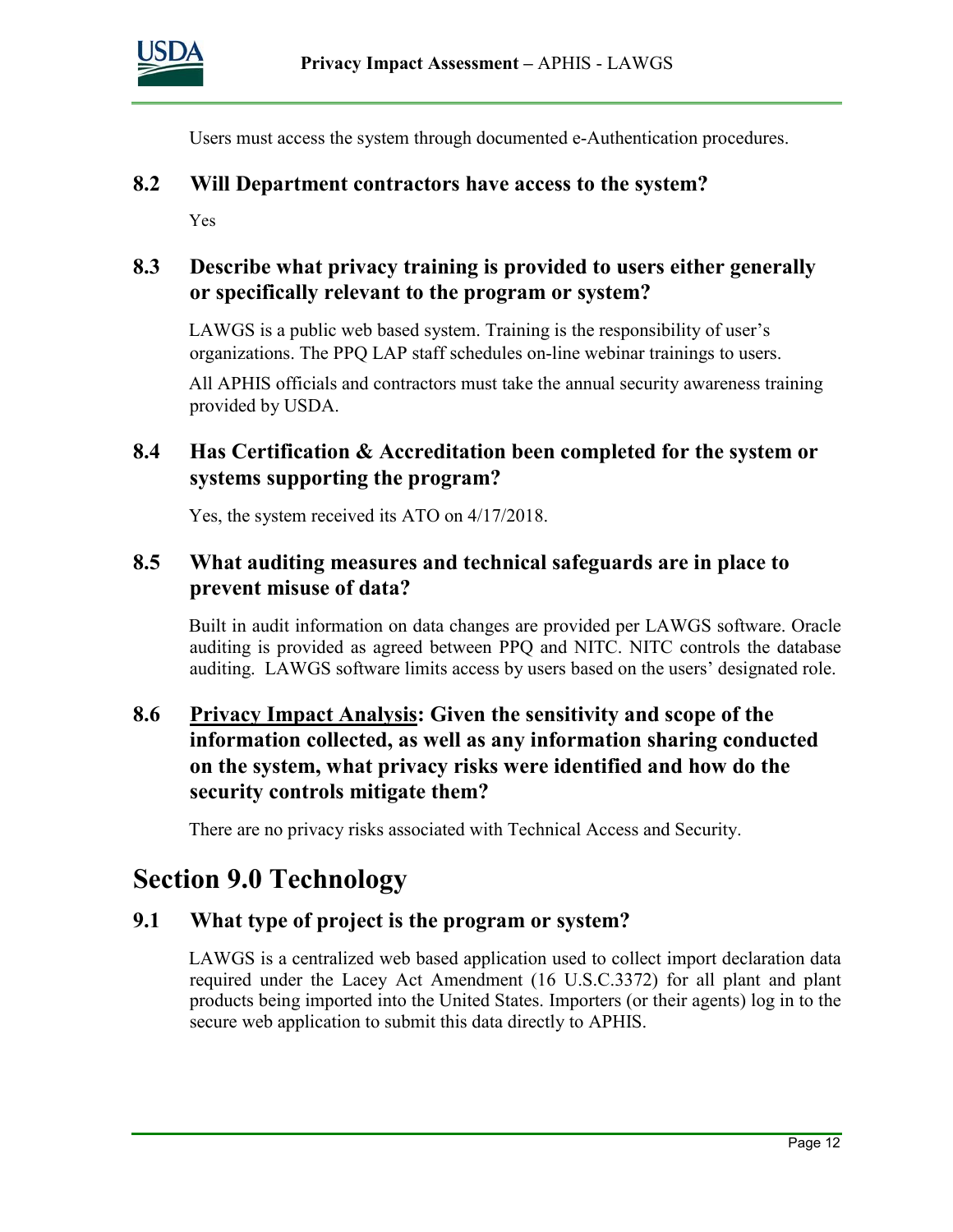

**9.2 Does the project employ technology which may raise privacy concerns? If so please discuss their implementation.** 

No

## **Section 10.0 Third Party Websites/Applications**

**10.1 Has the System Owner (SO) and/or Information Systems Security Program Manager (ISSPM) reviewed Office of Management and Budget (OMB) memorandums M-10-22 "Guidance for Online Use of Web Measurement and Customization Technology" and M-10-23 "Guidance for Agency Use of Third-Party Websites and Applications"?** 

Yes

**10.2 What is the specific purpose of the agency's use of 3rd party websites and/or applications?** 

The LAWGS system does not utilize any 3rd party websites.

**10.3 What personally identifiable information (PII) will become available through the agency's use of 3rd party websites and/or applications.** 

None

**10.4 How will the PII that becomes available through the agency's use of 3rd party websites and/or applications be used?** 

N/A

**10.5 How will the PII that becomes available through the agency's use of 3rd party websites and/or applications be maintained and secured?** 

 $N/A$ 

**10.6 Is the PII that becomes available through the agency's use of 3rd party websites and/or applications purged periodically?** 

N/A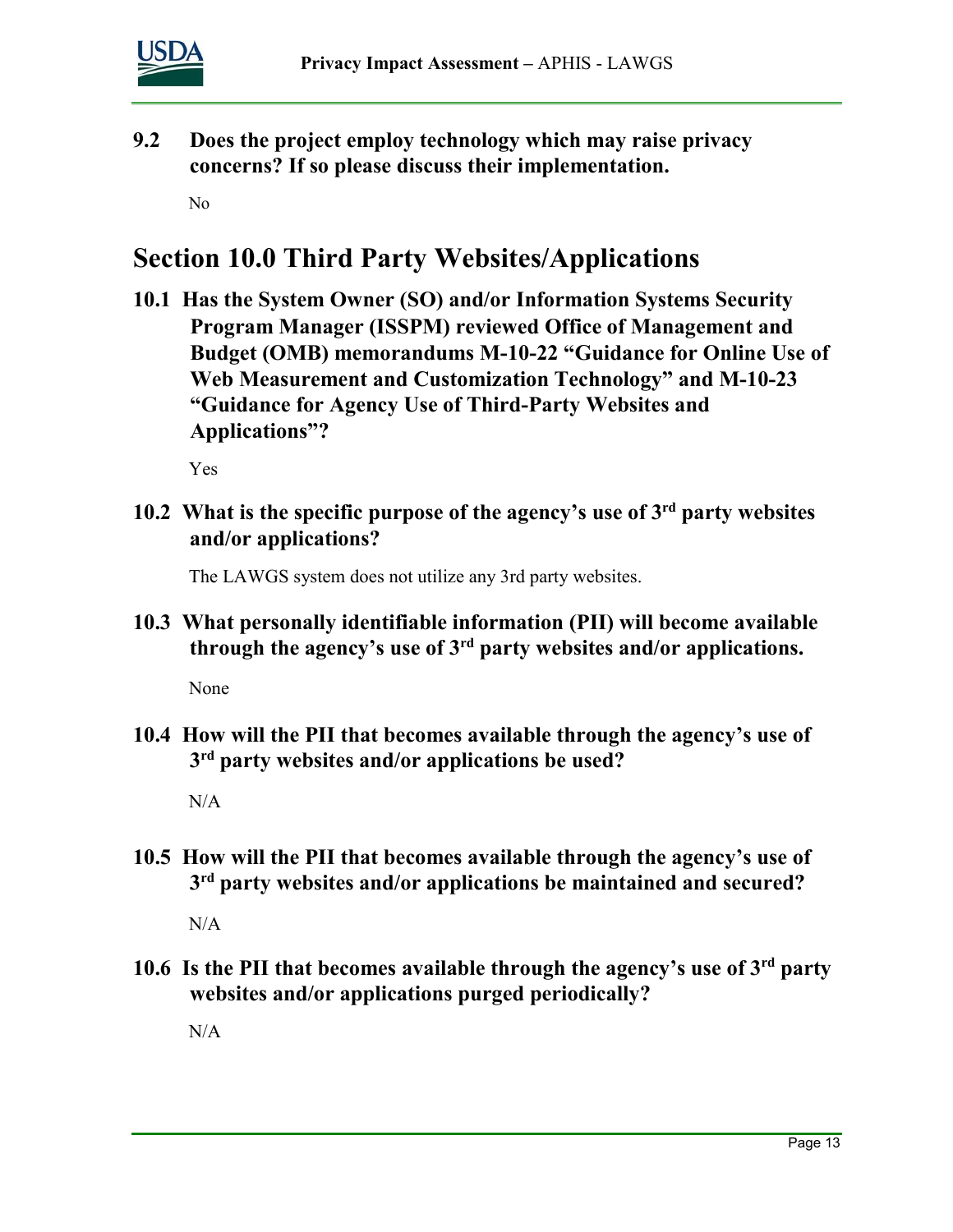

**10.7 Who will have access to PII that becomes available through the agency's use of 3rd party websites and/or applications?** 

 $N/A$ 

**10.8 With whom will the PII that becomes available through the agency's use of 3rd party websites and/or applications be shared - either internally or externally?** 

 $N/A$ 

**10.9 Will the activities involving the PII that becomes available through the agency's use of 3rd party websites and/or applications require either the creation or modification of a system of records notice (SORN)?** 

N/A

#### **10.10 Does the system use web measurement and customization technology?**

Yes, the system is scheduled to be reviewed annually to demonstrate compliance to OMB-M10-23.

**10.11 Does the system allow users to either decline to opt-in or decide to optout of all uses of web measurement and customization technology?** 

N/A

**10.12 Privacy Impact Analysis: Given the amount and type of PII that becomes available through the agency's use of 3rd party websites and/or applications, discuss the privacy risks identified and how they were mitigated.** 

Data is not accessible through  $3<sup>rd</sup>$  party websites and/or applications.